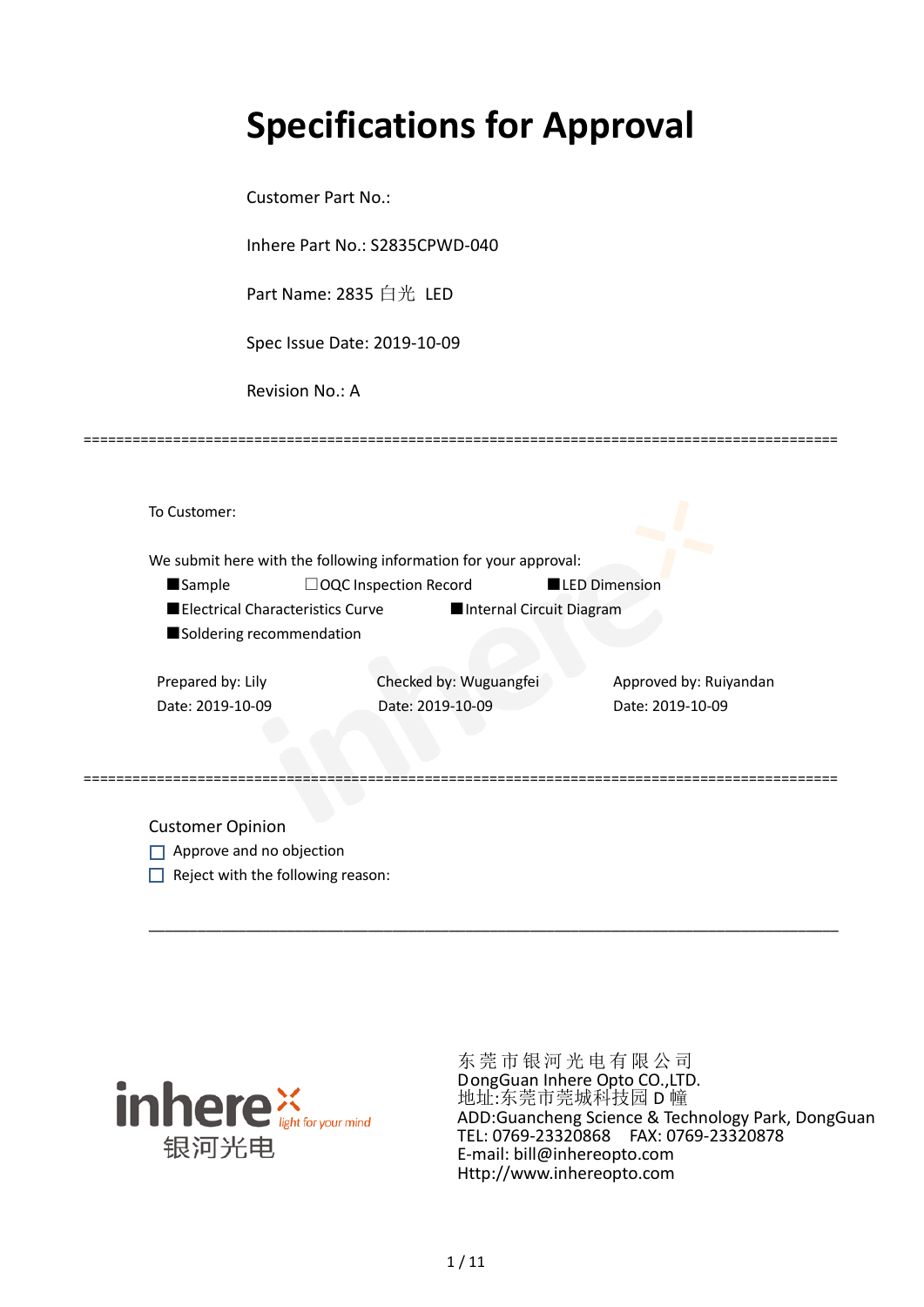#### **Features**

2.8mm x 3.5mm LED, 0.75mm thickness

Low power consumption

Wide view angle

Package: 4000pcs/reel

RoHS Compliant

#### **Applications**

Ideal for back light and indicator

Various colors and lens types available

# **Package outlines Recommend Pad Layout**



| Part No.      | <b>Emitted color</b> | <b>Dice</b> | Lens color |
|---------------|----------------------|-------------|------------|
| S2835CPWD-040 | White                | InGaN/GaN   | Yellow     |

Notes:

All dimensions are in millimeters (inches);

Tolerances are ±0.1mm (0.004inch) unless otherwise noted.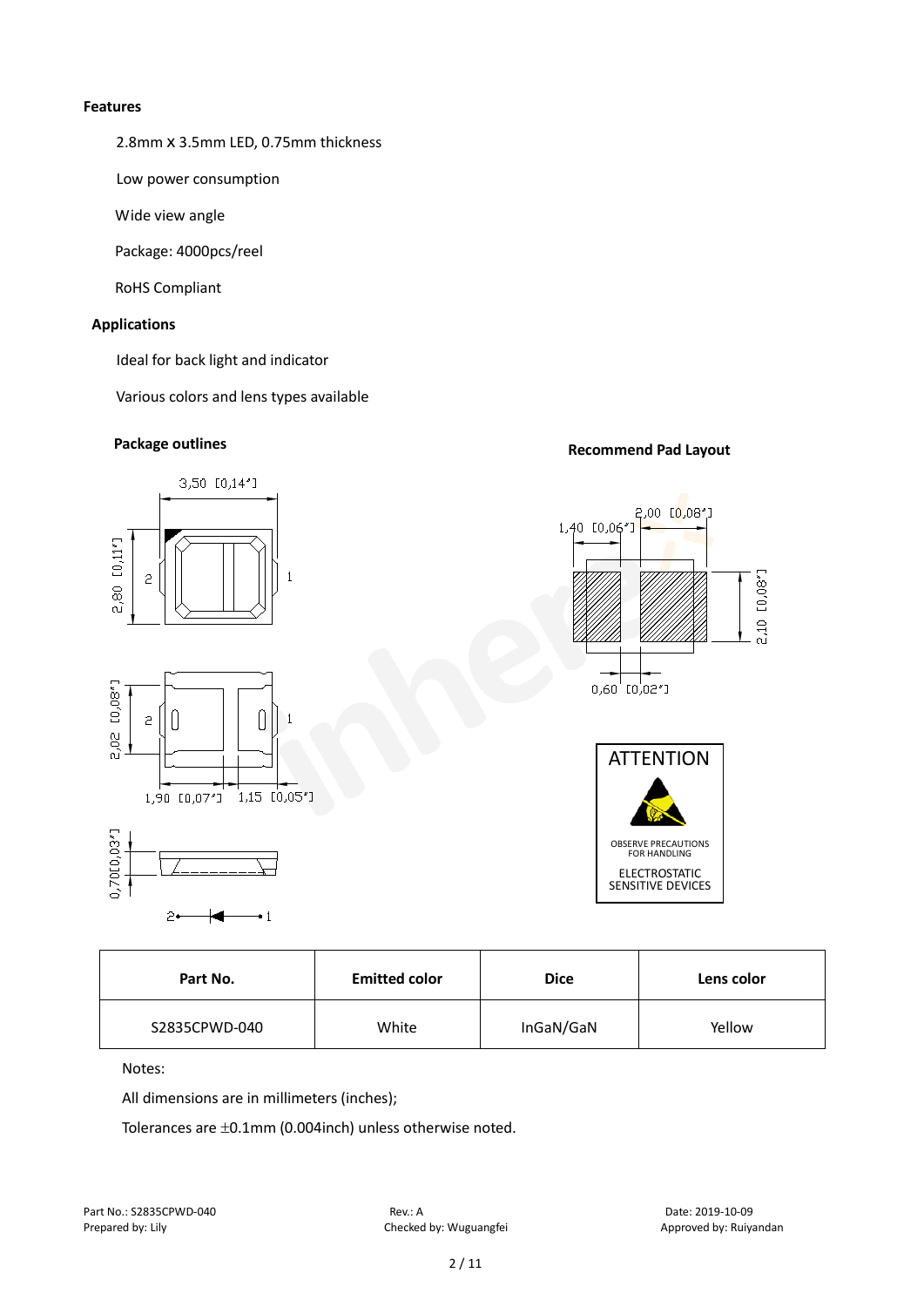# **Absolute Maximum Ratings (TA=25**℃**)**

| Parameter                                  | Symbol      | Value      | Unit           |
|--------------------------------------------|-------------|------------|----------------|
| Forward current                            | f           | 30         | mA             |
| Reverse voltage                            | Vr          | 5          | $\sf V$        |
| Power dissipation                          | Pd          | 108        | mW             |
| Operating temperature                      | Top         | $-40$ ~+85 | $^{\circ}$ C   |
| Storage temperature                        | <b>Tstg</b> | $-40$ ~+85 | $^{\circ}$ C   |
| Peak pulsing current (1/10 duty f=1kHz)    | Ifp         | 125        | m <sub>A</sub> |
| Electro-Optical Characteristics (TA=25 °C) |             |            |                |

# **Electro-Optical Characteristics (TA=25**℃)

|                         | <b>Test</b><br>Condition | Symbol          | Value        |                          |                          |         |
|-------------------------|--------------------------|-----------------|--------------|--------------------------|--------------------------|---------|
| Parameter               |                          |                 | Min          | <b>Typ</b>               | <b>Max</b>               | Unit    |
| <b>CIE Coordinates</b>  |                          | X               | 0.3139       | $\overline{a}$           | 0.3272                   |         |
|                         | $If=20mA$                | Y               | 0.3418       | $\overline{\phantom{a}}$ | 0.3760                   | --      |
| Forward voltage         | $If=20mA$                | Vf              | 2.8          |                          | 3.6                      | $\sf V$ |
| Luminous intensity      | $If=20mA$                | Iv              | 1500         | 2500                     | $-$                      | mcd     |
| Viewing angle at 50% lv | $If=10mA$                | $2\theta$ $1/2$ | $\mathbf{u}$ | 120                      | $\overline{\phantom{a}}$ | Deg     |
| Reverse current         | $Vr = 5V$                | Ir              |              |                          | 10                       | μA      |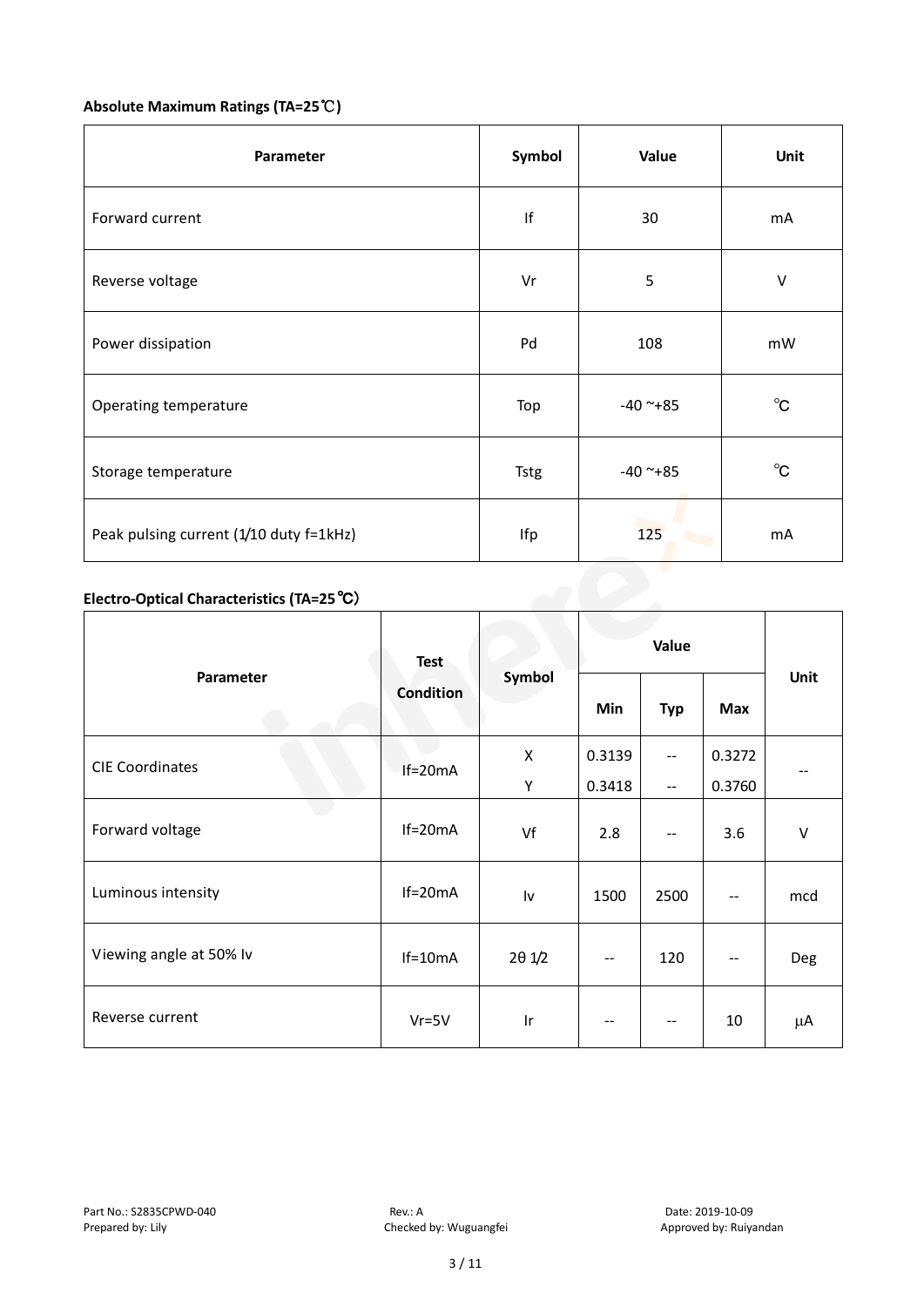#### **Optical characteristic curves**



Part No.: S2835CPWD-040 Rev.: A Date: 2019-10-09 Prepared by: Lily Checked by: Wuguangfei Approved by: Ruiyandan Approved by: Ruiyandan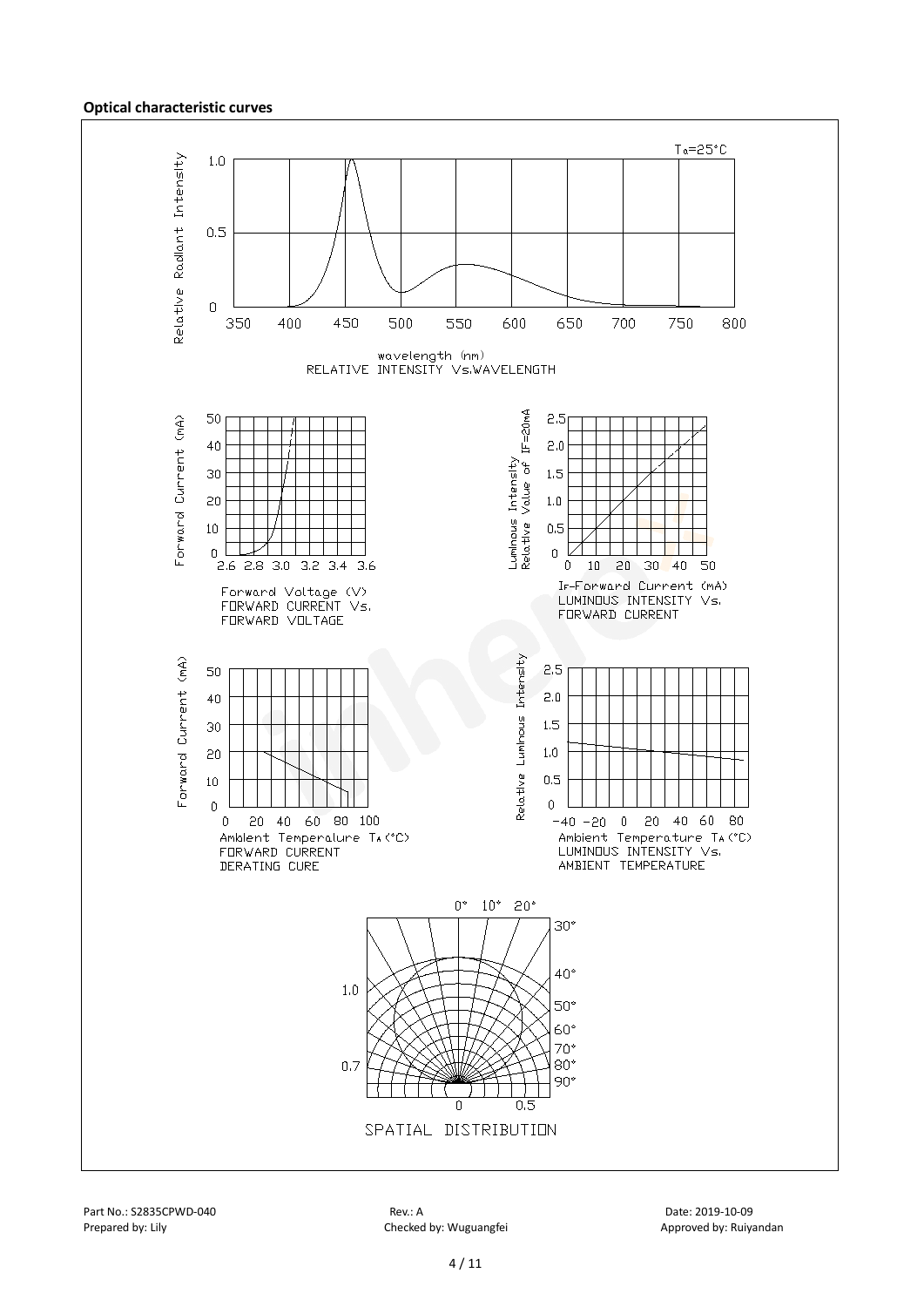#### **Reflow Profile**

Reflow Temp/Time



#### Notes:

- 1. We recommend the reflow temperature 245°C ( $\pm$ 5°C).the maximum soldering temperature should be limited to 260℃.
- 2. Don't cause stress to the epoxy resin while it is exposed to high temperature.
- 3. Times of reflow process shall be 2 or less.

#### ■Soldering iron

Basic spec is  $\leq$  5sec when 320°C (±20°C). If temperature is higher, time should be shorter (+10°C $\rightarrow$ -1sec).

Power dissipation of iron should be smaller than 20W, and temperatures should be controllable. Surface temperature of the device should be under 350℃.

#### **Rework**

- 1. Customer must finish rework within 5 sec under 340℃.
- 2. The head of iron cannot touch copper foil
- 3. Twin-head type is preferred.



Avoid rubbing or scraping the resin by any object, during high temperature, for example reflow solder etc.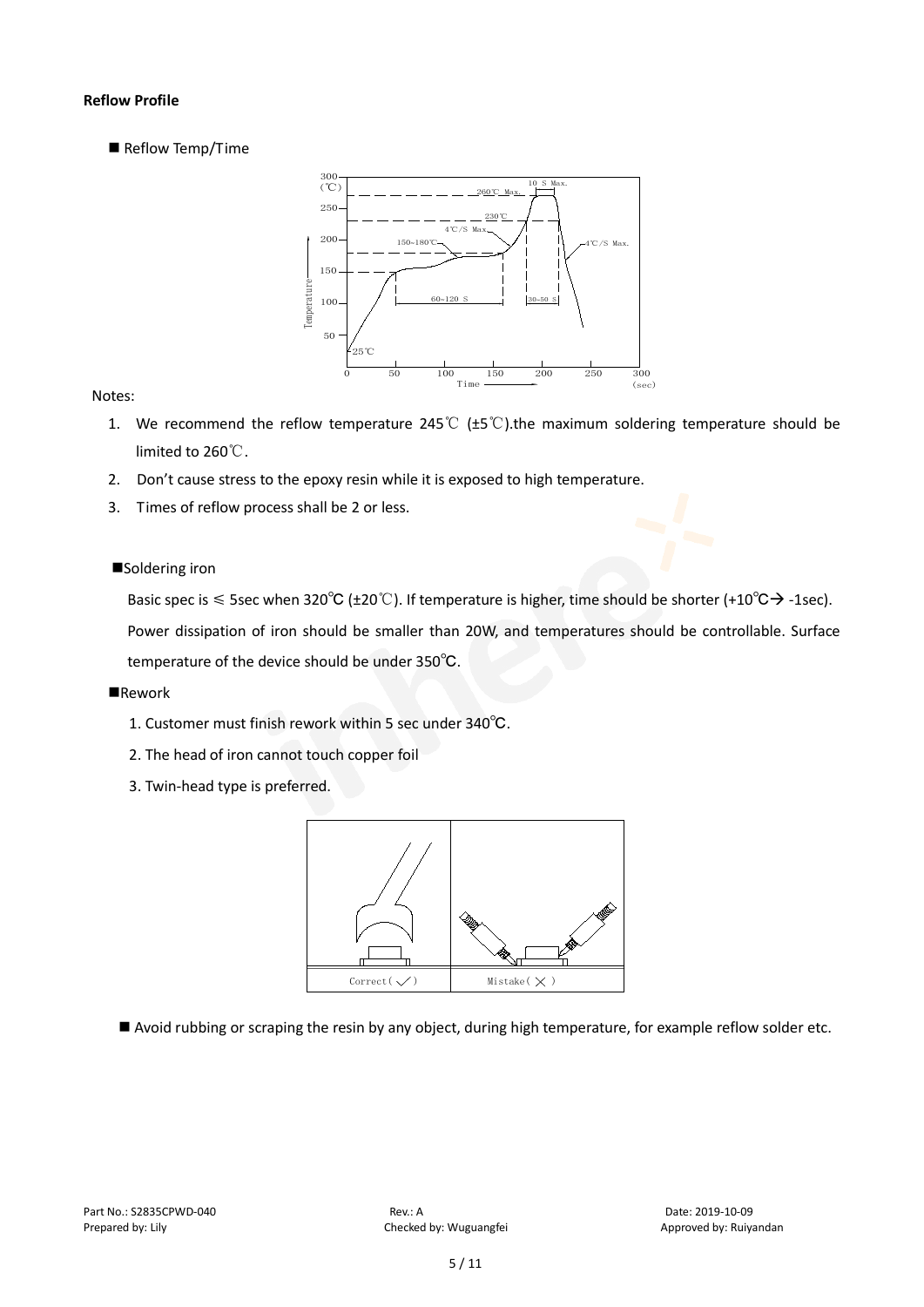#### T**est circuit and handling precautions**

■ Test circuit



- Handling precautions
- 1. Over-current-proof

Customer must apply resistors for protection; otherwise slight voltage shift will cause big current change (Burn out will happen).

- 2. Storage
- 2.1 It is recommended to store the products in the following conditions:

Humidity: 60% R.H. Max.

Temperature : 5℃~30℃(41℉~86℉)

- 2.2 Shelf life in sealed bag: 12 month at <5℃~30°C and <30% R.H. after the package is opened, the products should be used within a week or they should be keeping to stored at≦20 R.H. with zip-lock sealed.
- 3. Baking

It is recommended to baking before soldering. The Conditions is: 60±5℃/24hrs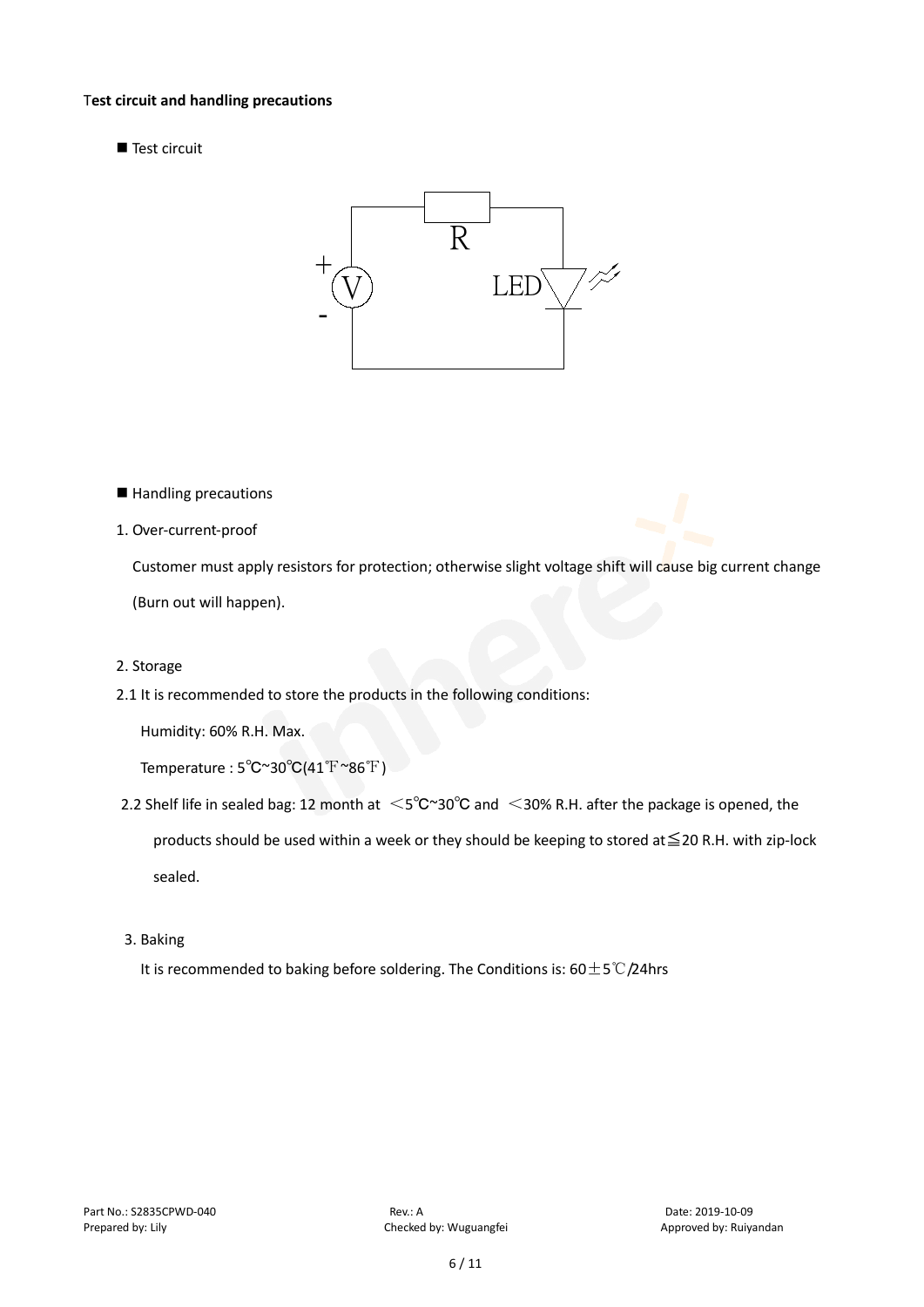#### **Test Items and Results of Reliability**

| <b>Test Item</b>                                  | <b>Test Conditions</b>                                                         | <b>Standard</b><br><b>Test Method</b> | <b>Note</b> | <b>Number of</b><br><b>Test</b> |
|---------------------------------------------------|--------------------------------------------------------------------------------|---------------------------------------|-------------|---------------------------------|
| <b>Reflow Soldering</b>                           | Ta=260±5 °C, Time=10±2S                                                        | JB/T 10845-2008                       | 3times      | 0/22                            |
| Salt Atmosphere                                   | Ta=35±3°C, PH=6.5 $\sim$ 7.2                                                   | GB/T 2423.17-2008                     | 24hrs       | 0/22                            |
| Temperature Cycling                               | -40 $±5^{\circ}$ C<br>$30±1$ min<br>个→(25℃/5±1min) ↓<br>100±5°C<br>$30±1$ min  | GB/T 2423.22-2012                     | 100cycles   | 0/22                            |
| <b>Thermal Shock</b>                              | Ta=-40±5 $\degree \text{C}$ $\sim$ 100±5 $\degree \text{C}$ ,<br>15±1min dwell | GB/T 2423.22-2012                     | 100cycles   | 0/22                            |
| High Humidity High Temp.<br>Cycling               | Ta=30±5 °C $\sim$ 65±5 °C,<br>90±5%RH,24hrs/1cycle                             | GB/T 2423.4-2008                      | 10cycles    | 0/22                            |
| High Humidity High Temp.<br>Storage Life          | Ta=85±5 °C, $\psi$ (%)=85±5%RH                                                 | GB/T 2423.3-2006                      | 1000hrs     | 0/22                            |
| High Temperature<br>Storage Life                  | Ta=100±5°C, non-operating                                                      | GB/T 2423.2-2008                      | 1000hrs     | 0/22                            |
| Low Temperature<br>Storage Life                   | Ta=-40±5 $°C$ , non-operating                                                  | GB/T 2423.1-2008                      | 1000hrs     | 0/22                            |
| Life Test                                         | Ta=26±5 °C,@20mA,<br>$\psi$ (%)=25%RH~55%RH                                    |                                       | 1000hrs     | 0/22                            |
| High Humidity High Temp.<br><b>Operating Life</b> | Ta=85±5 $\degree$ C, @20mA,<br>$\psi$ (%)=85%RH                                | GB/T 2423.3-2006                      | 500hrs      | 0/22                            |
| Low Temperature<br><b>Operating Life</b>          | Ta=-20±5 °C,@20mA                                                              | GB/T 2423.1-2008                      | 1000hrs     | 0/22                            |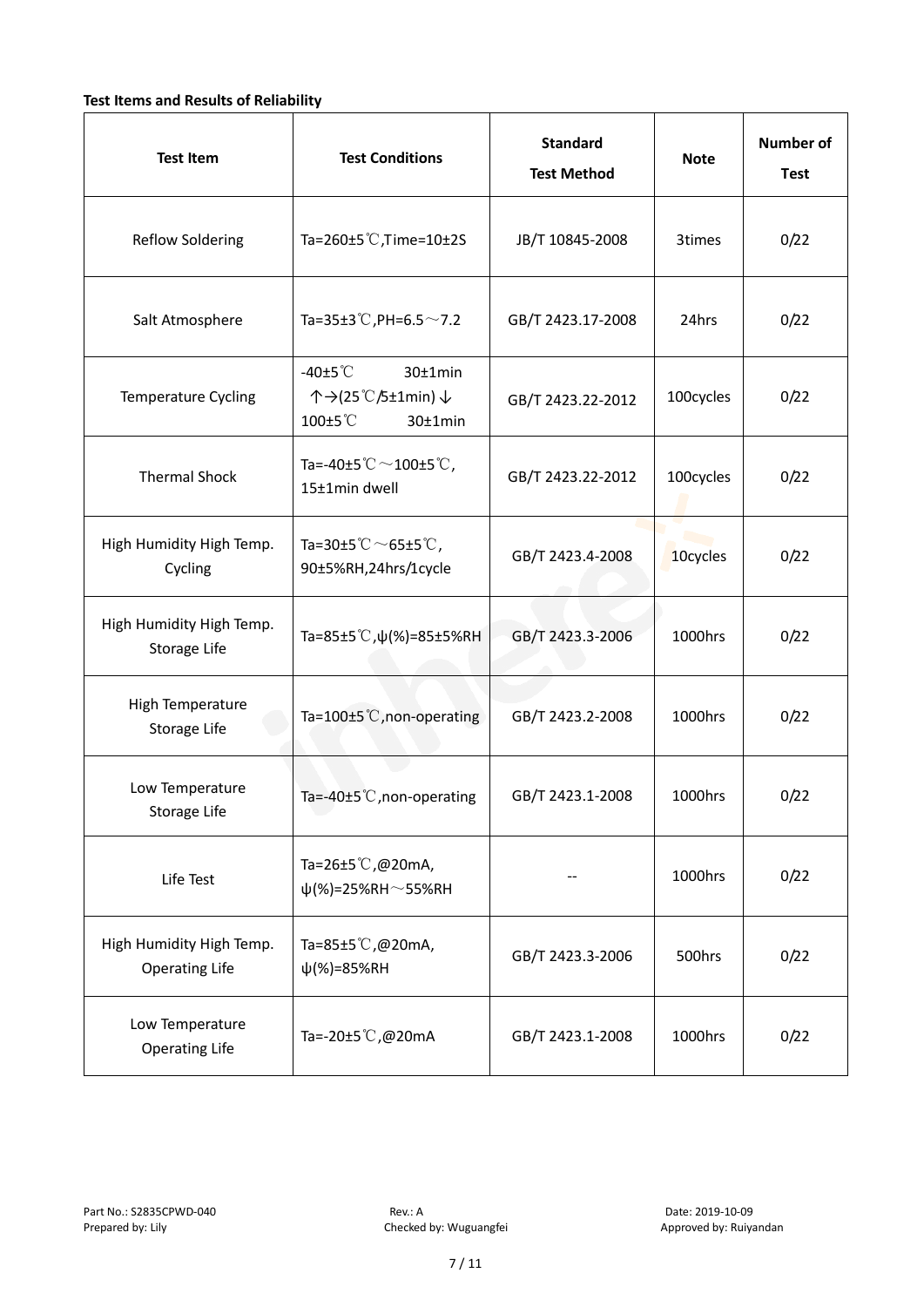#### **Forward Voltage Rank Combination (IF=20mA)**

| Rank | Min. | Max. | Unit |
|------|------|------|------|
| 22   | 2.8  | 3.0  |      |
| 24   | 3.0  | 3.2  |      |
| 26   | 3.2  | 3.4  |      |
| 28   | 3.4  | 3.6  |      |

#### **Luminous Intensity Rank Combination (IF=20mA)**

| Rank | Min. | Max.          | Unit |
|------|------|---------------|------|
|      | 1500 | 2000          |      |
| W    | 2000 | 2500          |      |
| х    | 2500 | 3200          | mcd  |
|      | 3200 | $\sim$ $\sim$ |      |

### **Chromaticity Coordinates Ranks Combination (IF=20mA)**

| Rank                | <b>Chromaticity Coordinates</b> |        |        |        |        |  |
|---------------------|---------------------------------|--------|--------|--------|--------|--|
|                     | X                               | 0.3060 | 0.3028 | 0.3156 | 0.3172 |  |
| C <sub>5</sub><br>Υ |                                 | 0.3100 | 0.3239 | 0.3418 | 0.3257 |  |
|                     | X                               | 0.3028 | 0.2997 | 0.3139 | 0.3156 |  |
| C <sub>6</sub>      | Υ                               | 0.3239 | 0.3379 | 0.3578 | 0.3418 |  |
|                     | X                               | 0.3172 | 0.3155 | 0.3272 | 0.3276 |  |
| C8<br>Υ             |                                 | 0.3257 | 0.3418 | 0.3581 | 0.3402 |  |
|                     | X                               | 0.3156 | 0.3139 | 0.3269 | 0.3272 |  |
| C <sub>9</sub>      | Υ                               | 0.3418 | 0.3578 | 0.3760 | 0.3581 |  |
|                     | X                               | 0.3276 | 0.3272 | 0.3365 | 0.3360 |  |
| D <sub>2</sub>      | Υ                               | 0.3402 | 0.3581 | 0.3711 | 0.3519 |  |
|                     | X                               | 0.3272 | 0.3269 | 0.3371 | 0.3365 |  |
| D <sub>3</sub>      | Υ                               | 0.3581 | 0.3760 | 0.3903 | 0.3711 |  |

#### **Group Name on Label (Example DATA: 22 W C9 20)**

| <b>DATA: 22 W C9 20</b>                          | Vf(V)           | $Iv$ (mcd) | CIE(X,Y)                           | <b>Test Condition</b> |
|--------------------------------------------------|-----------------|------------|------------------------------------|-----------------------|
| $22 \rightarrow W \rightarrow C9 \rightarrow 20$ | $2.8^{\sim}3.0$ | 2000~2500  | X(0.2855~0.2997), Y(0.2666~0.2943) | $IF=20mA$             |

Notes:

1. The tolerance of luminous intensity (Iv ) is  $\pm 15\%$ .

2. The tolerance of CIE Coordinates(X, Y) is ±0.01.

3. This specification is preliminary.

4. This specification is a standard specification of our factory, can make in accordance with customer's special requirement.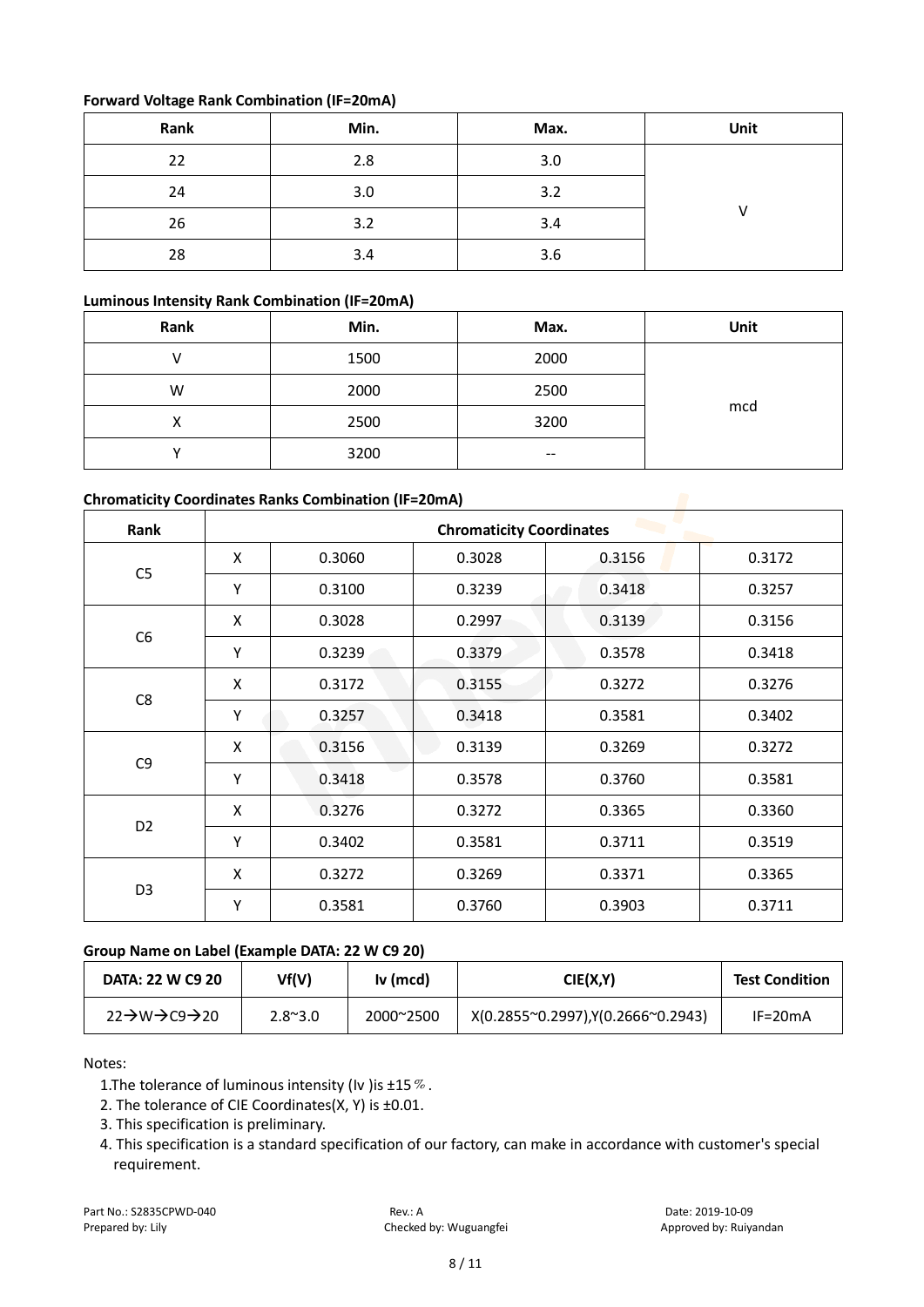#### **XY Chromaticity Coordinate**

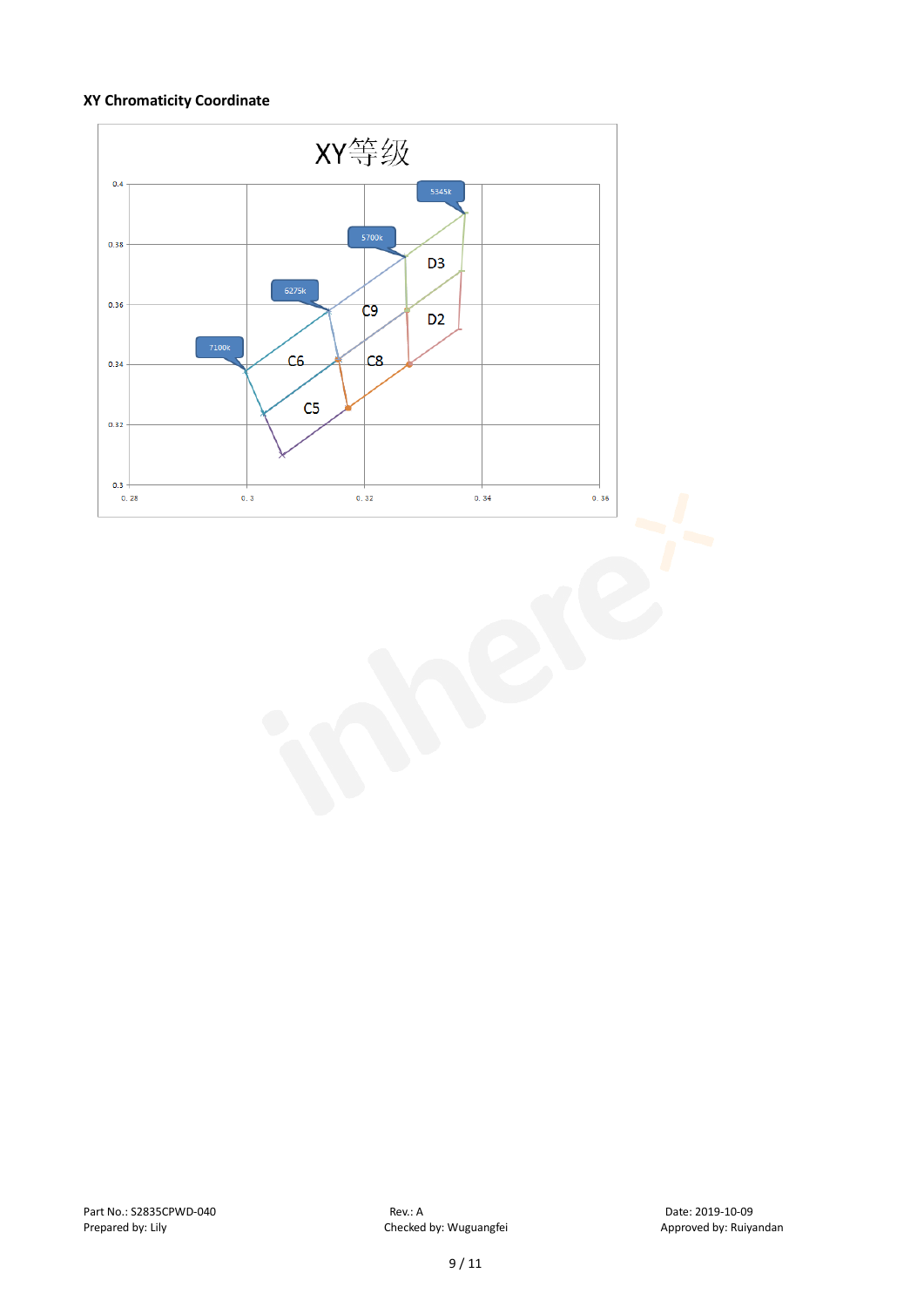#### **2835 Series SMD Top LED Lamps Packaging Specifications**

- 
- Feeding Direction **Constanting Constanting Constanting Constanting Constanting Constanting Constanting Constanting Constanting Constanting Constanting Constanting Constanting Constanting Constanting Constanting Constanting**







**Dimensions of Tape (Unit: mm)**



Notes:

- 1. Empty component pockets are sealed with top cover tape;
- 2. The maximum number of missing lamps is two;
- 3. The cathode is oriented towards the tape sprocket hole in accordance with ANSI/EIA RS-481 specifications.
- 4. 4,000pcs/Reel.